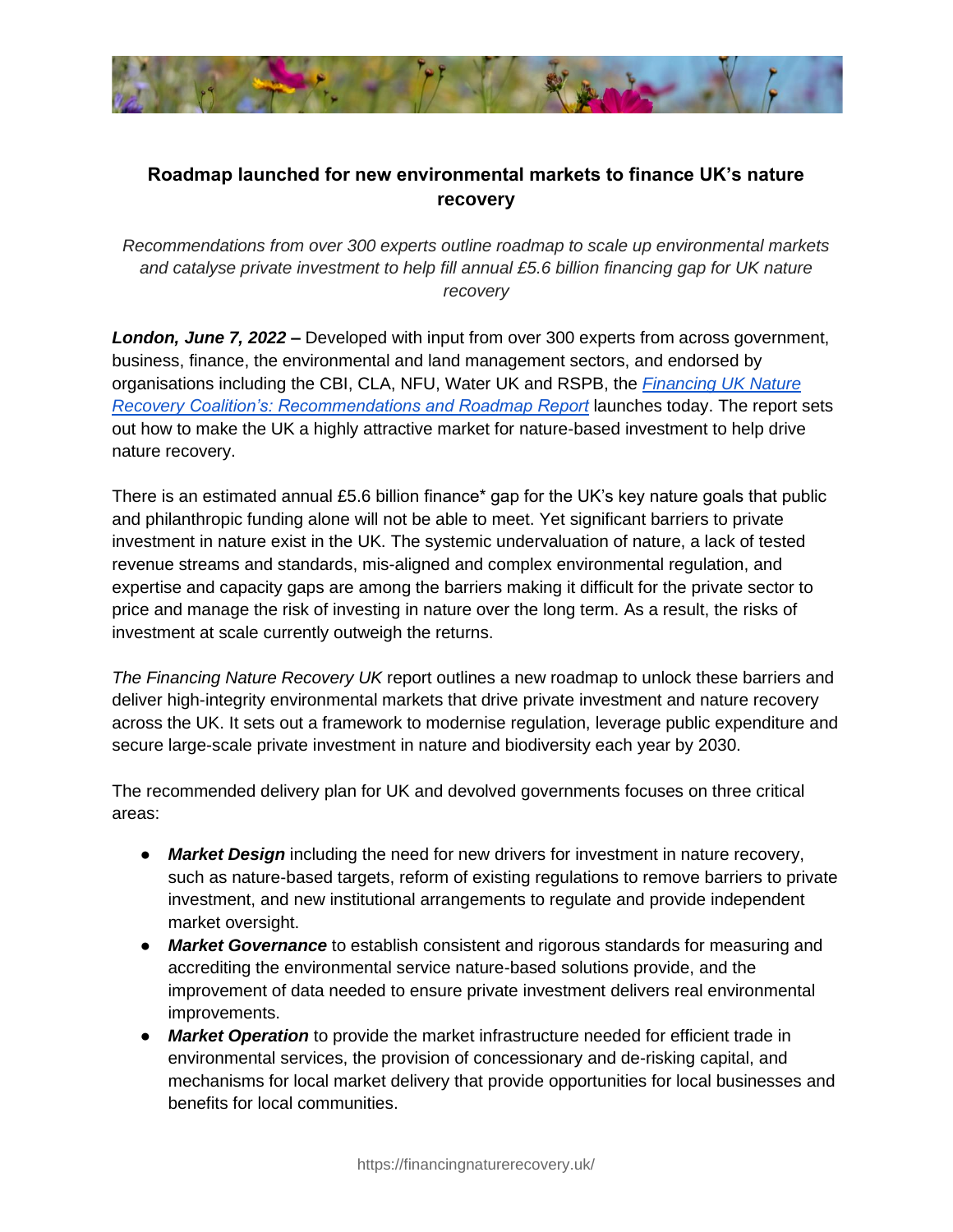

Led by the Broadway Initiative, Finance Earth and Green Finance Institute, the report has been informed by the views and contributions from more than 50 organisations, in addition to UK and devolved governments.

The UK and devolved governments committed to working with the *Financing Nature Recovery UK* coalition which follows the landmark Dasgupta Review of The Economics of Biodiversity. The Review commissioned by HM Treasury called for changes in how we think, act and measure economic success to protect and enhance our prosperity and the natural world.

**Helen Whately MP, Exchequer Secretary to the Treasury,** said: "The government has set a target to raise at least £500m a year in private finance for nature's recovery by 2027, and high integrity environmental markets will play an important role in reaching this. I look forward to working with the Coalition to make these markets a reality."

**Mairi McAllan, Minister for Environment and Land Reform, Scottish Government**, said: "Scottish Government welcomes the publication of this report and the collaborative approach that has been taken developing its recommendations. It will form a useful guide for the commitment we have in Scotland to establish a values-led, high-integrity market for responsible private investment in natural capital."

**David Young, Senior Fellow at the Broadway Initiative,** said: "We need to put nature recovery onto a sustainable financial footing. Well-designed and regulated markets can provide farmers and landowners with the incentives to integrate nature with agriculture and other land uses."

**James Mansfield**, **CEO**, **Finance Earth**, said: "This roadmap will play an important role in accelerating a high-integrity market in nature recovery in the UK, and doing so in ways that benefit local communities. We see significant momentum in the sustainable finance market and through the right partnerships, we can catalyse the recovery of UK nature at pace. Scaling-up investment in the UK's nature recovery couldn't be more urgent and Finance Earth is pleased to play its part in helping to unlock the finance needed."

**Dr Rhian-Mari Thomas**, **CEO**, **Green Finance Institute**, said: "We know that private finance must be mobilised into nature restoration and nature-based solutions if we are to meet our UK biodiversity and climate mitigation and adaptation goals. We also know the barriers to unlock, the incentives to create and the market infrastructure that needs to be put in place to ensure this happens at pace, at scale and with high integrity. Now we need the collective effort to turn recommendations into action."

If high-integrity environmental markets are established by 2030, farmers and other landholders will be able to routinely participate in markets to supply nature-based projects that improve the natural environment. In addition, UK businesses will be active buyers in markets for environmental services to meet both regulated and voluntary environmental obligations, providing a strong driver for investment in nature recovery.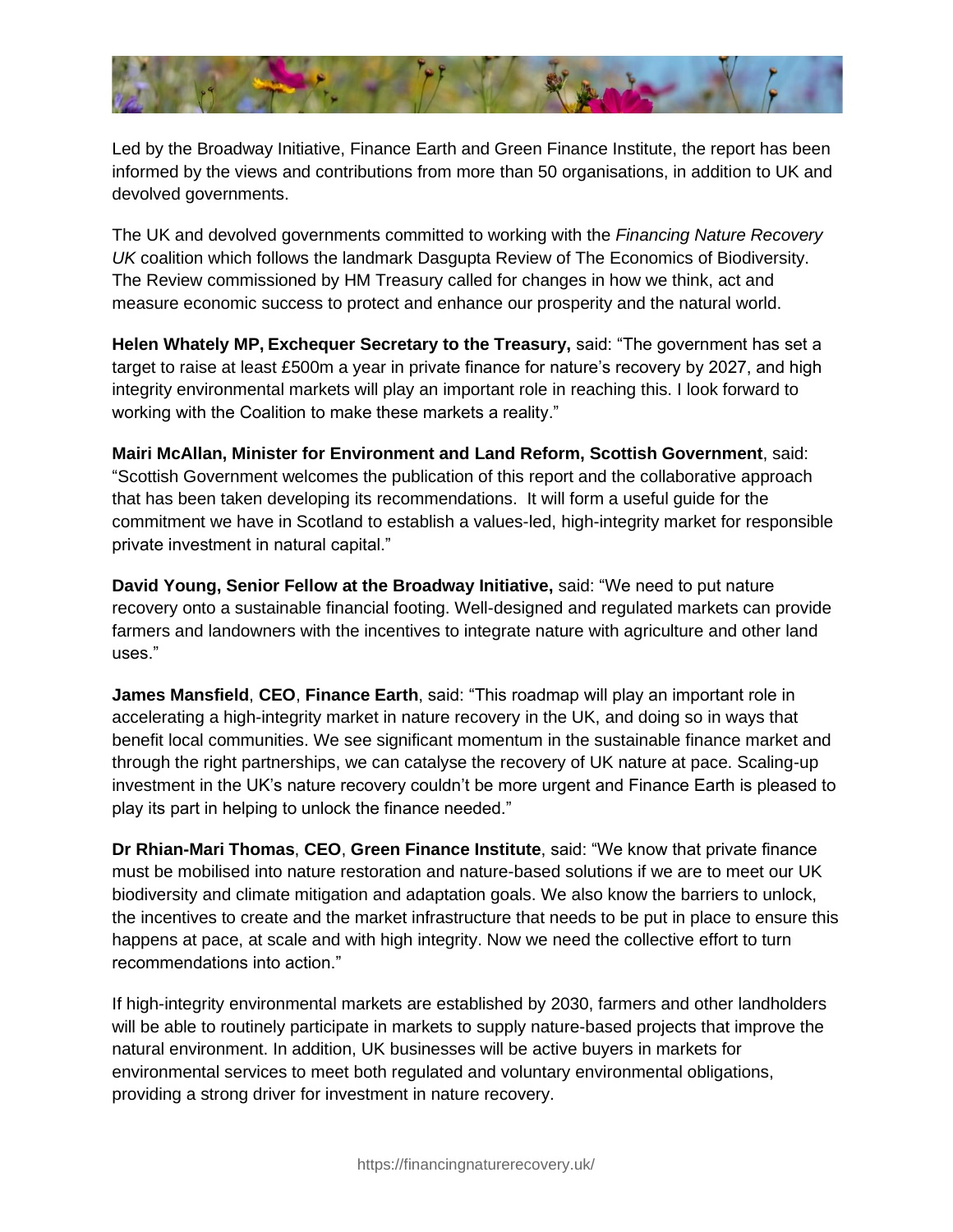

Unlocking private investment at scale will help to deliver an integrated response to climate change, leverage public funding for greater environmental gains and support local communications across the country.

Among the 50 organisations which have contributed to the Report and support the recommendations and roadmap:

- **Sarah Hendry**, **Director General**, **Country Land and Business Association (CLA)**, said: "There is great potential for high-integrity environment markets to unlock private finance for nature recovery across the UK. We are confident that implementing this roadmap and recommendations will provide the right incentives for farmers and other landholders to integrate nature recovery with agriculture and other land uses, and provide on-going benefits for communities across the country."
- **Eoin Murray**, **Head of Investment**, **Federated Hermes,** said: "To tackle climate change and the loss of biodiversity and ecosystems, markets need to be regulated, trustworthy, and transparent about their environmental and societal impact. Implementing these recommendations in a timely way will provide the certainty needed for large scale investors to see the UK as an attractive market."
- **Andrew Clark, Director of Policy, National Farmer Union (NFU)** said: "The way the environment and land use is valued, from a financial point of view, is changing at pace with new markets already starting to develop along with new potential buyers of environmental services. We believe that farmers and growers will be central to the successful delivery of a range of environmental benefits such as carbon sequestration and storage, the creation, enhancement and maintenance of biodiversity, as well as improving water quality and regulating water flow within catchments. What is clear is that as both public policy and private markets evolve, it will be critical that the appropriate conditions for shaping those markets are considered now and that is why the NFU has been pleased to be part of this timely report which contributes to the debate. We urgently need to establish a new economic model for farming and our countryside; a model which is farmer led and farmer owned, backed by technical professional expertise and works for both the tenanted sector and other farm business models too. However, for these emerging markets to gain the necessary momentum and importantly confidence, for them to be fully realised as true opportunities for farmers and growers, key rules and principles will need to be established and feature as part of their development."
- **Mark Lloyd, Chief Executive, The Rivers Trust**, said: "This is an important report that identifies the key challenges, and more importantly many solutions, to securing substantial new private investment in restoring nature. This is absolutely vital if we are to reverse the steep decline in biodiversity, build resilience and tackle the climate crisis because we cannot do it with public funding alone. The Rivers Trust has a number of pioneering projects being delivered in partnership with the private, public and voluntary sectors and we look forward to working with the Financing Nature UK Coalition to continue identifying new ways of working collaboratively."
- **Beccy Speight**, **Chief Executive, RSPB**, said: "We support the Roadmap and Recommendations because we believe that markets for nature must be underpinned by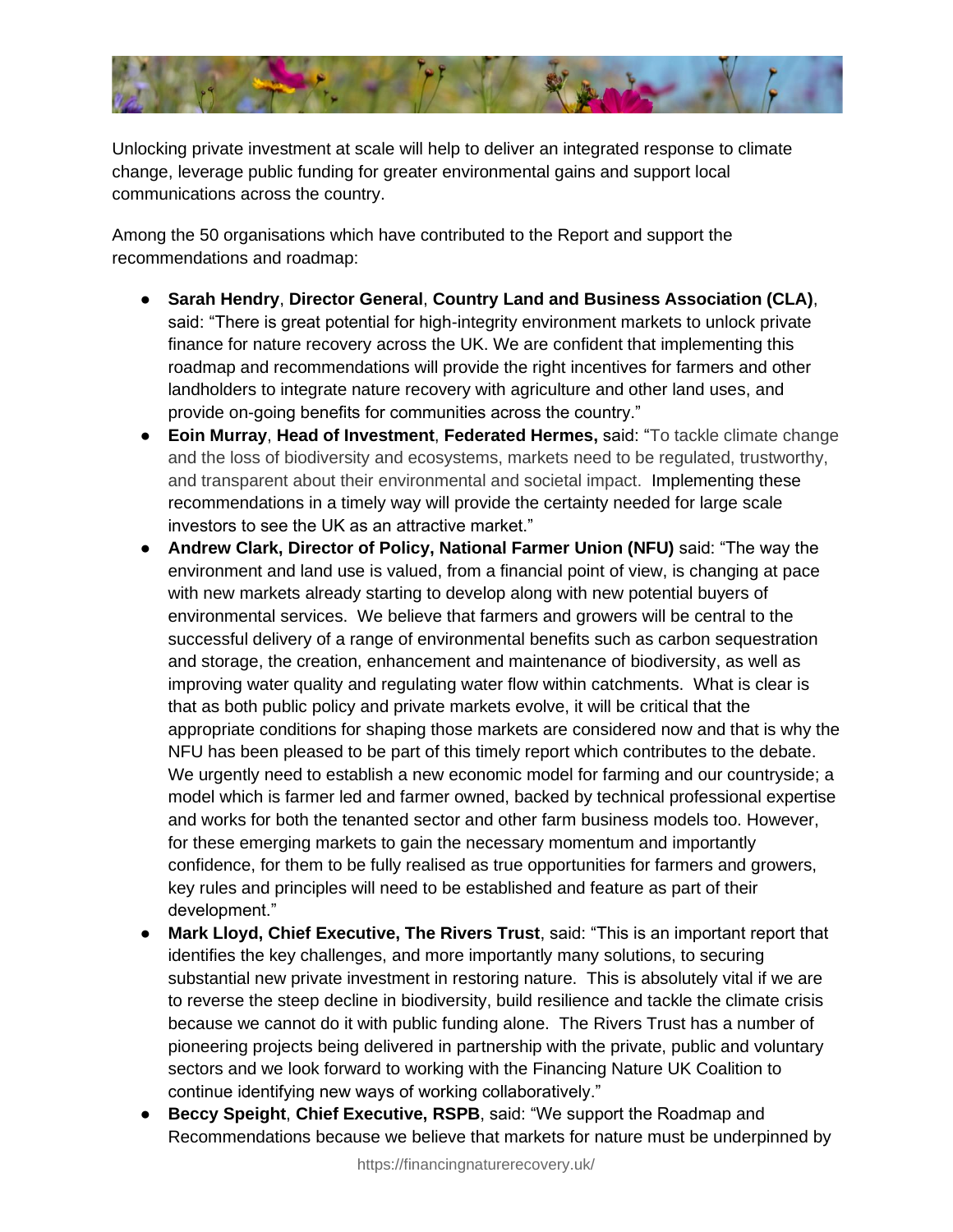

rigorous standards and independent oversight. The UK has a chance to show how to ensure private investment in nature can be done in ways that will genuinely help deliver the recovery of nature we need."

- **Ruchir Shah, Director of External Affairs at the Scottish Wildlife Trust, and founding member of the Scottish Nature Finance Pioneers Network**, said: "A significant step change in investment in nature is vital for tackling the nature and climate crises. This is a pivotal set of recommendations, which have been developed collaboratively with strong input from Scotland. We are confident that this will spur support, including from the Scottish Government, and increase momentum for nature finance across the four nations of the UK."
- **Colin Skellett**, **Chief Executive**, **Wessex Water**, said: "The roadmap and recommendations provides a clear pathway to reform the regulation of the water sector to ensure that we can deliver more for the environment whilst managing cost of living pressures for our customers."

To mark the launch of the recommendations and roadmap, [a public event is being held at](https://www.eventbrite.com.au/e/the-roadmap-for-financing-natures-recovery-in-the-uk-registration-339655979177)  [11:00am UK, Tuesday 7 June.](https://www.eventbrite.com.au/e/the-roadmap-for-financing-natures-recovery-in-the-uk-registration-339655979177) Senior representatives from across farming, finance, business and the environment will come together to discuss the roadmap and the actions needed to take it forward.

**-- ENDS--**

## **Notes to editors**

For more information, please visit [https://financingnaturerecovery.uk/recommendations-and](https://financingnaturerecovery.uk/recommendations-and-roadmap)[roadmap](https://financingnaturerecovery.uk/recommendations-and-roadmap)

For media enquiries, contact:

SEC Newgate UK Tim Le Couilliard, Andrew Adie, Dafydd Rees +44 (0)20 3757 6746 [greenfinanceinstitute@secnewgate.co.uk](mailto:greenfinanceinstitute@secnewgate.co.uk)

Matthew Farrow Email: [matthew@broadwayinitiative.org.uk](mailto:matthew@broadwayinitiative.org.uk) Phone: 07714292126

## **About Financing Nature Recovery UK**

[The Financing Nature Recovery UK initiative](https://www.financingnaturerecovery.uk/) was established in November 2020 with the aim of putting nature onto a sustainable financial path.